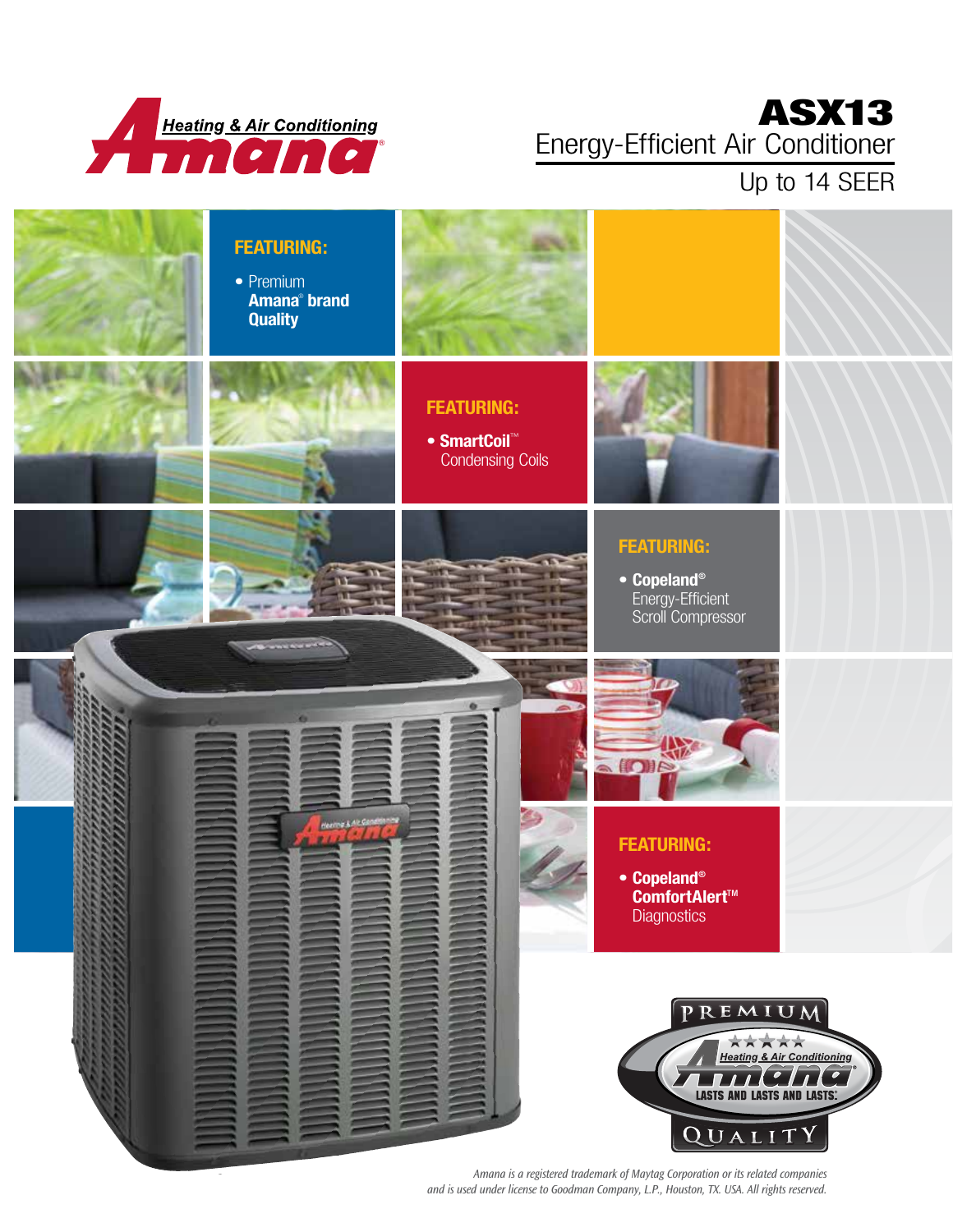

#### Experience Amana® Brand Home Comfort

*No matter what each season brings, the Amana brand ASX13 Energy-Efficient Air Conditioner ensures year-round heating and cooling comfort for your home. During peak summer months, this durable Amana brand Air Conditioner will keep your home cool with a Seasonal Energy Efficiency Ratio of 13.* 

*The Amana brand has a long reputation for providing quality and innovation in home appliances, and our heating and air conditioning products are made with the same level of commitment. You can expect years of dependable service from your Amana brand ASX13 R-410A Air Conditioner. Why suffer through hot, humid days with an inefficient, lower SEER noisy air conditioner when an Amana brand ASX13 unit with chlorine-free R-410A refrigerant can consistently deliver quiet, energy-conserving comfort?*

#### Energy-Saving Efficiency

When properly matched and installed, your Amana brand ASX13 Air Conditioner offers up to 14 SEER energy-efficient performance. "SEER" stands for Seasonal Energy Efficiency Ratio, a measure used by the U.S. Department of Energy to rate the efficiency of air conditioners and heat pumps. The higher the SEER, the greater the efficiency — and the lower the operating cost. Compared to lower SEER units found in many homes, an ASX13 air conditioner can provide significant savings on your electric bill.

With Amana brand Air Conditioners, your comfort and savings start with an energy-efficient Copeland® scroll compressor, the heart of this air conditioner. This high-quality component uses the latest compression technology and features overload protection. The efficient design of the scroll compressor is complemented by our durable, condensing coil, made with corrugated aluminum fins and refrigeration-grade copper tubing.

#### Experience Quiet Comfort

You can be assured that your Amana brand Air Conditioner will provide you with quiet operation. To minimize operating sounds, we've acoustically

engineered our systems with enhancements that include a compressor sound-reduction cover made of high-density foam and a specially designed sound-control top.

In many applications, the efficiency of your Amana brand ASX13 Air Conditioner can be enhanced by using it in conjunction with an Amana brand Gas Furnace, Air Handler or Modular Blower that includes a variablespeed blower motor. Talk to your Amana brand dealer about opportunities to increase the efficiency of your new unit.



#### What is R-410A?

Compared to lower SEER R-22 refrigerant units, our new Amana brand ASX13 Air Conditioner will not only provide you with money-saving cooling performance for many years, but it also features the R-410A refrigerant. This refrigerant does not contain chlorine. Introduced in 1995, R-410A refrigerant has helped increase the durability and reliability of air conditioner compressors.

#### Commitment to Quality Engineering

Always in pursuit of the highest performance and efficiency, our engineers are constantly evaluating the latest technology and challenging the design of each Amana brand product. This commitment to constant improvement ensures that our units continue to meet or surpass industry standards.

But best of all, the operation of your air conditioner can be monitored and reviewed by your contractor with the use of the ComfortAlert™ Diagnostics module that we build into all of our premium Amana brand units. This module monitors data from the unit, accurately detects the cause of systemrelated issues, and communicates the situation to the contractor through an LED indicator using a series of flash codes.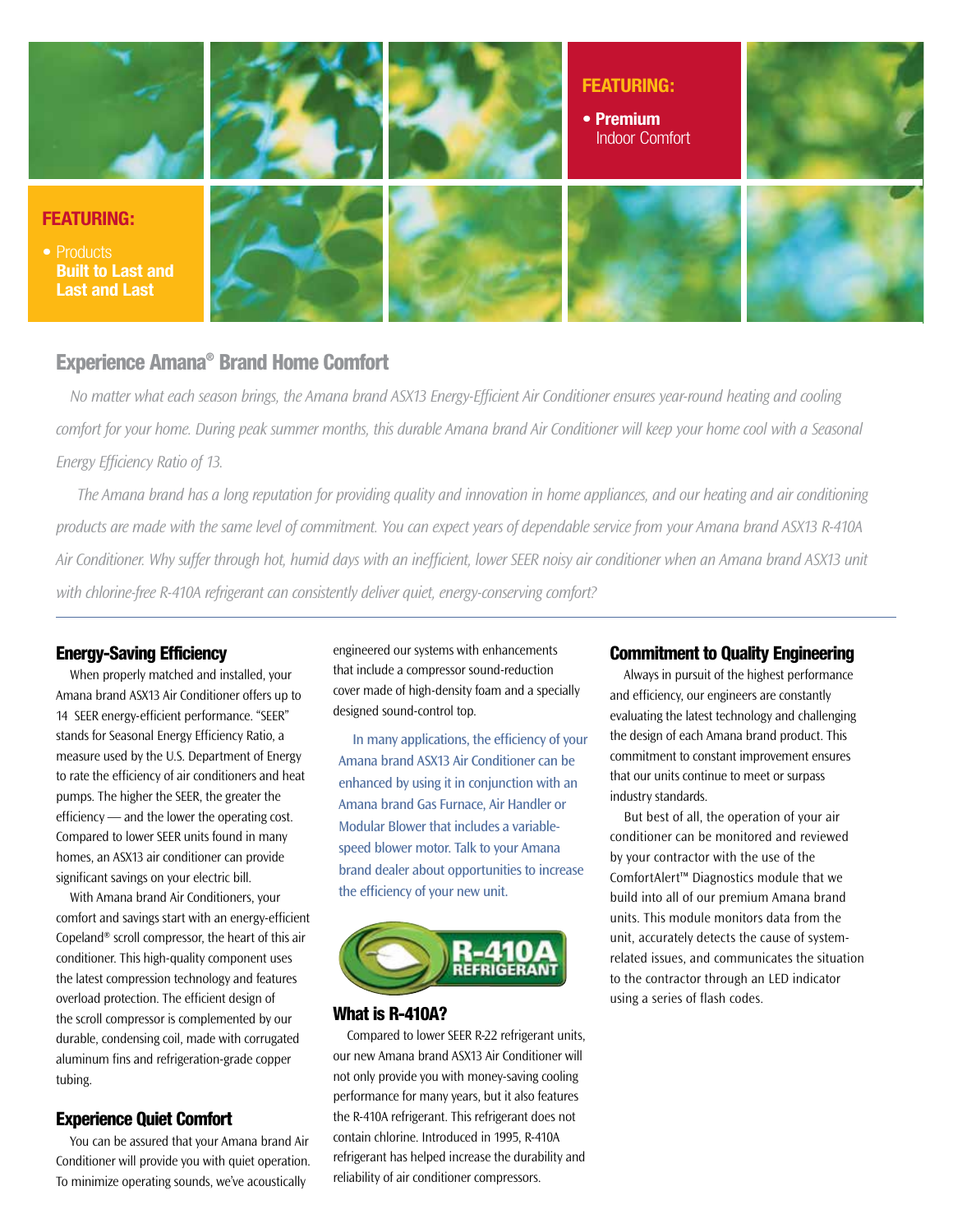#### Long-Lasting Inside and Out

Quiet, compact, and painted in a two-tone combination of dark architectural gray and a lighter executive gray that blends in with any landscape or architecture, an Amana® brand ASX13 Air Conditioner is the perfect choice for a home in any neighborhood. To ensure that your unit will maintain its original, attractive appearance, we protect its exterior with a baked-on powder paint finish that resists rust and corrosion.

We also use a strong, PVC-coated wire grille to protect the fan and motor, and a sturdy, louvered guard made of galvanized steel to protect the coil from weather and

other potentially damaging elements. Factoryinstalled filter driers protect your system from debris and moisture — and the unit's state-ofthe-art design includes a vertical condenser air discharge feature that protects your valuable landscaping.



For even greater peace of mind, ask your dealer or visit our website at www.amanahac.com for more details about **Asure**," an affordable Parts and Labor Extended Service Plan for your entire Amana Brand HVAC system.†

#### Additional Information

Before purchasing this appliance, read important information about its estimated annual energy consumption, yearly operating cost, or energy efficiency rating that is available from your retailer.



Ming & Air Coast

# PREMIUM WARRANTY\* PROTECTION



\* Complete warranty details available from your local dealer or at www.amana-hac.com. To receive the 10-Year Parts Limited Warranty, online registration must be completed within 60 days of installation. Online registration is not required in California or Quebec. † Extended Service Plans not available in all states. Ask your dealer for full details.

## The Amana® brand ASX13 Energy-Efficient Air Conditioner advantages:

- Energy-efficient Copeland<sup>®</sup> scroll compressor
- Chlorine-free R-410A refrigerant
- 5mm SmartCoil™ condensing coils
- Quiet operation ensured by: - A high-density foam compressor sound cover
- A single-speed condenser fan motor
- A wire fan discharge grille
- Copeland ComfortAlert™ diagnostics
- Factory-installed filter drier
- Louvered cabinet made of heavy-gauge galvanized steel that protects the coil, while its appliance-quality post-paint finish resists the effects of weather and time
- Performance certified in accordance with the Air Conditioning, Heating and Refrigeration Institute (AHRI)



QUALI

REMIUM